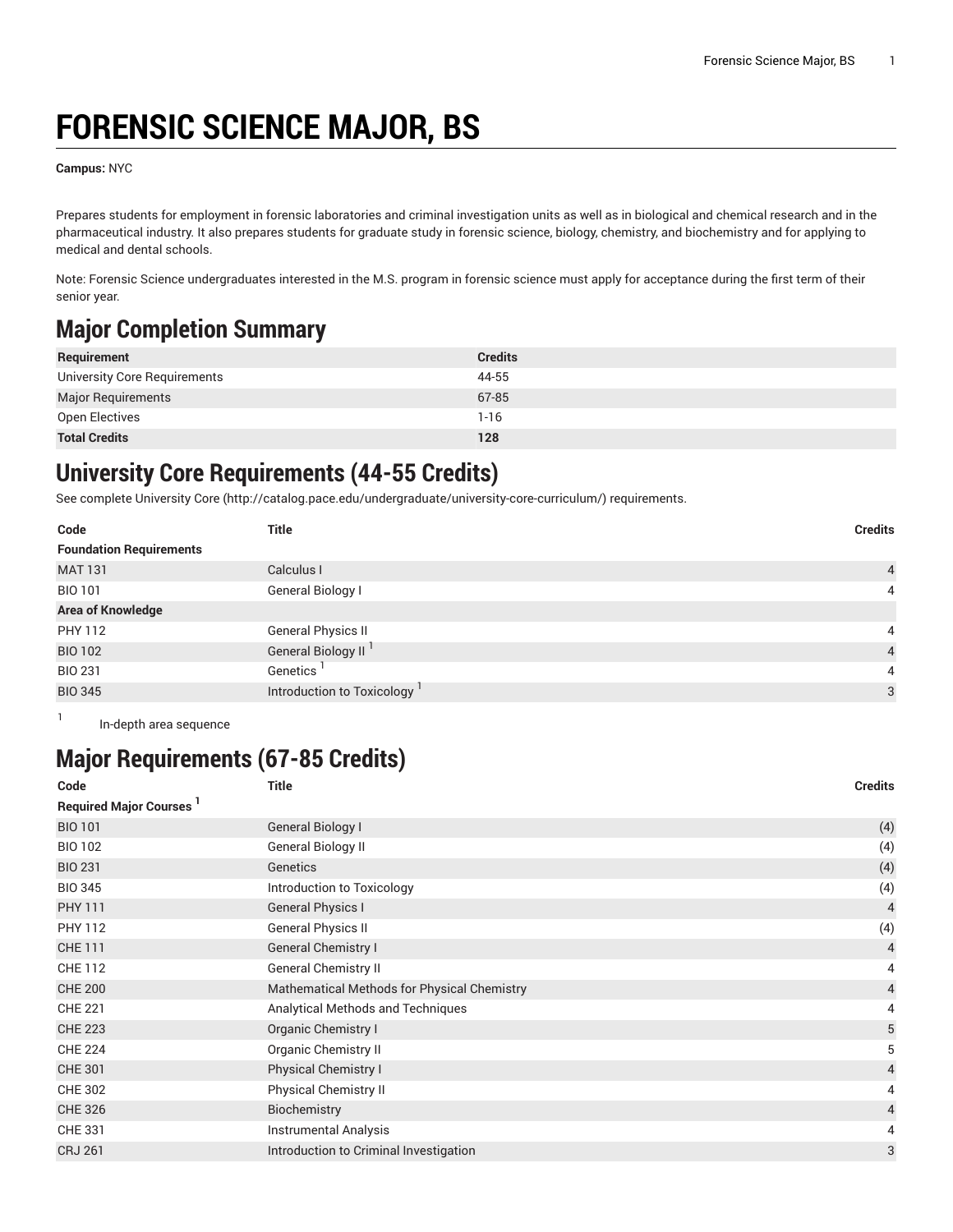| <b>FOR 251</b>       | <b>Basic Criminalistics</b>                   | 3              |
|----------------------|-----------------------------------------------|----------------|
| <b>FOR 252</b>       | <b>Crime Scene Processing</b>                 | 3              |
| FOR 492              | Forensic Science Seminar                      |                |
| <b>FOR 505</b>       | <b>Molecular Biology</b>                      | 3              |
| <b>FOR 531</b>       | <b>Forensic Microscopy</b>                    | 3              |
| <b>FOR 537</b>       | Forensic Biology                              | $\overline{4}$ |
| <b>MAT 131</b>       | Calculus I                                    | (4)            |
| <b>MAT 132</b>       | Calculus II                                   | $\overline{4}$ |
| MAT 141              | Introductory Statistics for the Life Sciences | 4              |
| <b>Total Credits</b> |                                               | 74             |

Includes courses that can satisfy University core and area requirements and Open Elective credit.

### **Open Electives (1-16 Credits)**

1

| Code                             | <b>Title</b> | <b>Credits</b> |
|----------------------------------|--------------|----------------|
| <b>Open Electives</b>            |              |                |
| Select 1-16 credits <sup>1</sup> |              | 1-16           |
| <b>Total Credits</b>             |              | $1 - 16$       |

1 Includes UNV 101 First-Year Seminar: Introduction to University Community (1 credit); CRJ 261 Introduction to Criminal Investigation (3 credits); and other required major courses if not taken for University core credit.

| Course                                | <b>Title</b>                                                                 |                           |  |
|---------------------------------------|------------------------------------------------------------------------------|---------------------------|--|
| <b>First Year</b>                     |                                                                              |                           |  |
| Fall                                  |                                                                              |                           |  |
| <b>ENG 110</b>                        | Composition                                                                  | 3                         |  |
| <b>BIO 101</b>                        | <b>General Biology I</b>                                                     | $\sqrt{4}$                |  |
| CHE 111                               | General Chemistry I                                                          |                           |  |
| <b>MAT 131</b>                        | Calculus I                                                                   |                           |  |
| <b>UNV 101</b>                        | First-Year Seminar. Introduction to University Community                     | $\mathbf{1}$              |  |
|                                       | <b>Credits</b>                                                               | 16                        |  |
| <b>Spring</b>                         |                                                                              |                           |  |
| <b>ENG 120</b>                        | <b>Critical Writing</b>                                                      | 4                         |  |
| <b>BIO 102</b>                        | <b>General Biology II</b>                                                    | $\sqrt{4}$                |  |
| <b>CHE 112</b>                        | General Chemistry II                                                         | 4                         |  |
| <b>MAT 132</b>                        | Calculus II                                                                  | $\sqrt{4}$                |  |
| <b>CIS 101</b>                        | Introduction to Computing                                                    | 3                         |  |
|                                       | <b>Credits</b>                                                               | 19                        |  |
| <b>Second Year</b>                    |                                                                              |                           |  |
| Fall                                  |                                                                              |                           |  |
| <b>CHE 223</b>                        | Organic Chemistry I                                                          | 5                         |  |
| <b>PHY 111</b>                        | <b>General Physics I</b>                                                     | $\overline{4}$            |  |
| <b>BIO 231</b>                        | Genetics                                                                     | 4                         |  |
|                                       | First Second Language Course. See Advisor for guidelines                     | $\ensuremath{\mathsf{3}}$ |  |
|                                       | <b>Credits</b>                                                               | 16                        |  |
| <b>Spring</b>                         |                                                                              |                           |  |
| <b>CHE 224</b>                        | Organic Chemistry II                                                         | $\sqrt{5}$                |  |
| <b>PHY 112</b>                        | General Physics II (Analysis of Human, Social, and Natural Phenomena (AOK5)) | 4                         |  |
| <b>CHE 200</b>                        | Mathematical Methods for Physical Chemistry                                  | $\overline{4}$            |  |
| Second Language Course, if applicable |                                                                              | 3                         |  |
|                                       | <b>Credits</b>                                                               | 16                        |  |